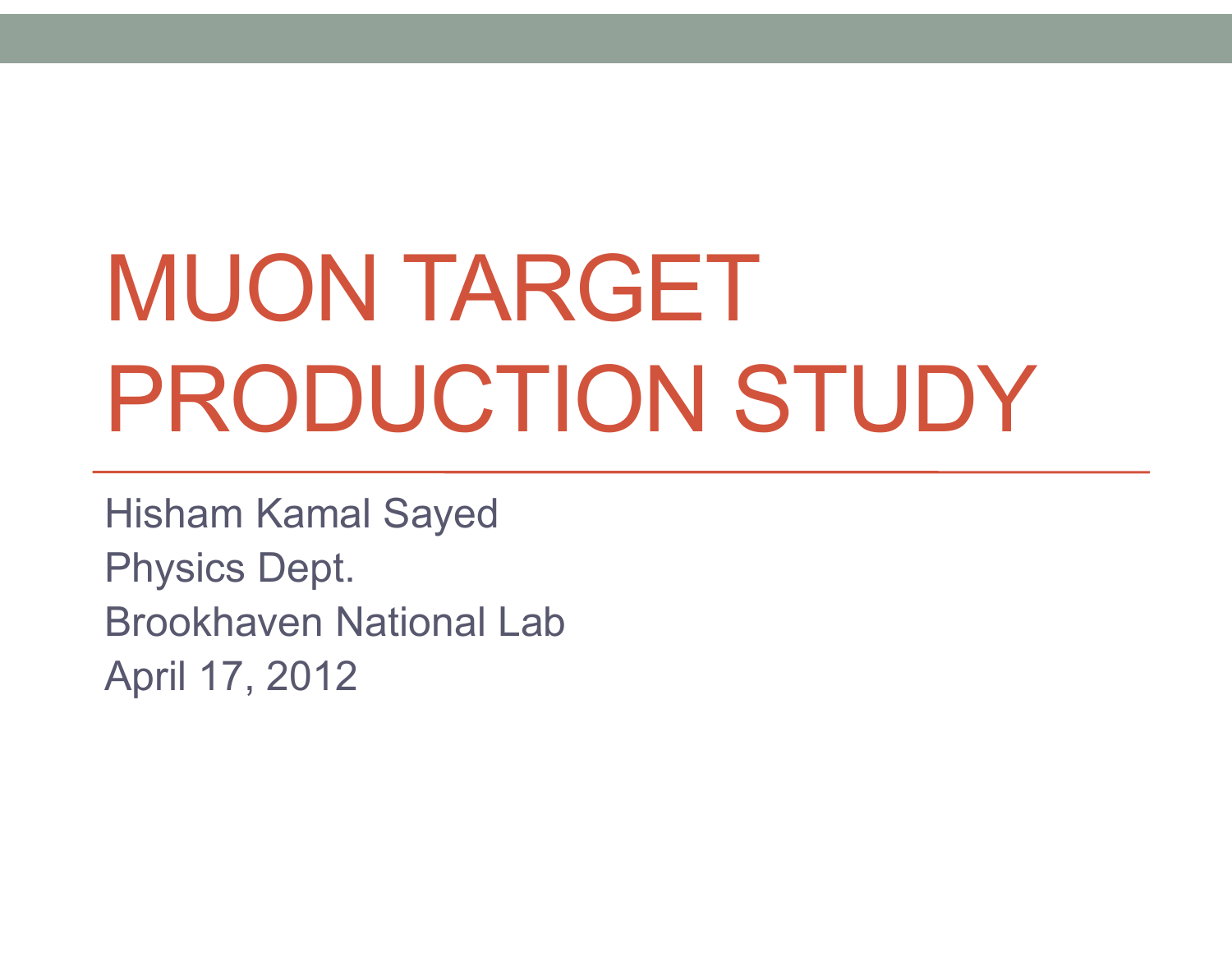## Ding's Optimized Parameters

- Hg Target
	- $\triangleright$   $\Theta_{\sf Target}$ =0.137 rad
	- $\rm \triangleright R_{Target}$ =0.404 cm

#### Proton Beam

- $\geq$  E=8 GeV
- $\triangleright\theta_{\mathsf{Beam}}$ =0.117 rad
- $\triangleright$  σ<sub>χ</sub> =σ<sub>y</sub>=0.1212 cm (Gaussian Distribution)
- Solenoid Field
	- $\triangleright$  IDS120h  $\,\to\,$  20 T peak field at target position (Z=0)
	- Aperture at Target R=7.5 cm End aperture  $R = 30$  cm
	- $\triangleright$  Fixed Field Z = 1862.0  $\,\,\rightarrow$  Bz=1.5 T

**≻Production: Muons within energy KE cut 40-180 MeV**  $>$  3.27 X 10<sup>4</sup> (N<sub>ini</sub>=10<sup>5</sup>) )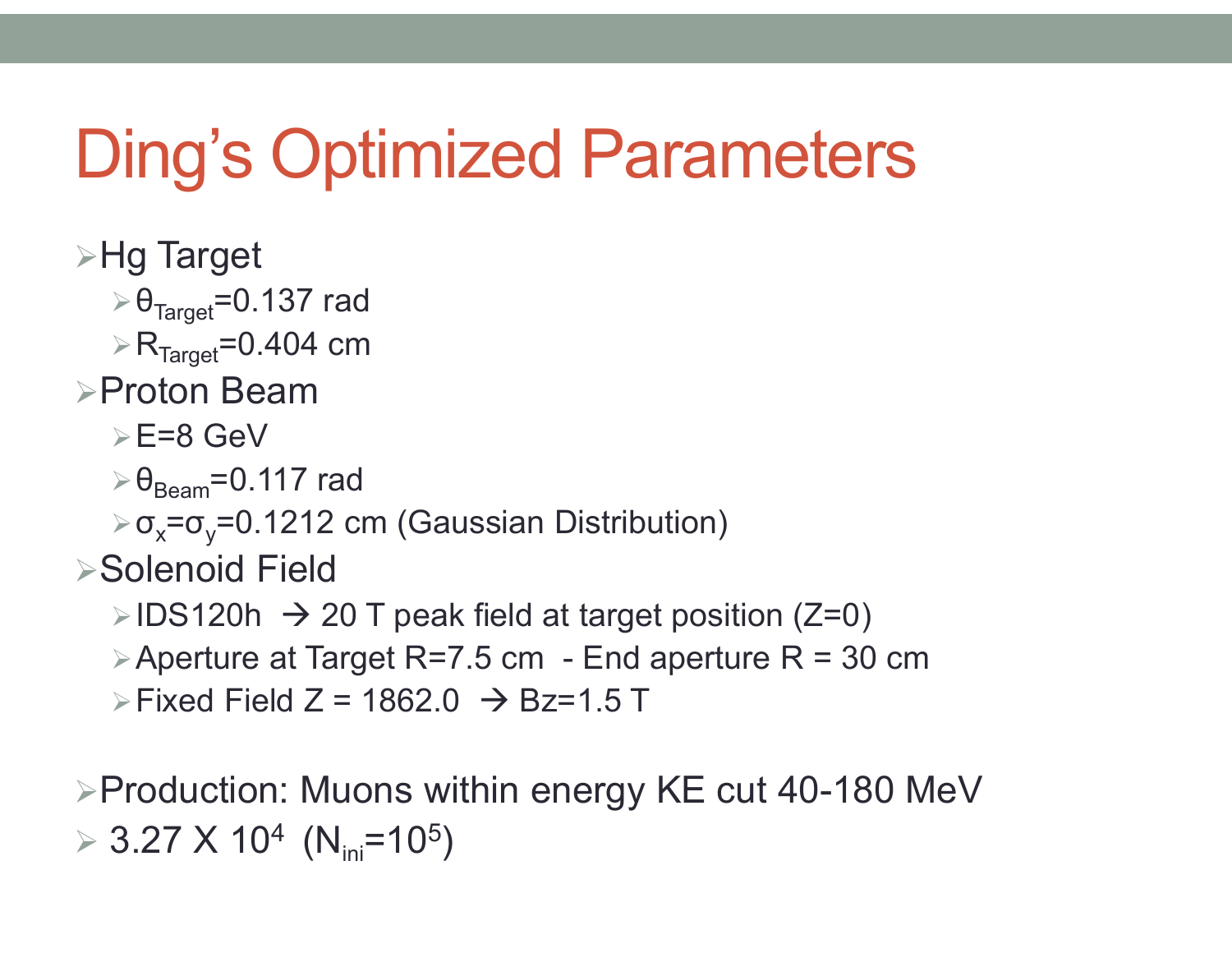#### **Target Particle Production with 15 T Peak Solenoid Field**

- $\triangleright$  Particle Capture requirement (P<sub>t</sub> ~ 0.225 GeV/c)
- Br = 20 T X **7.5** cm = 150 T cm ----- Br = 15 T X **10** cm = 150 T cm
- Fixed flux requirement (Aperture Requirement)
- $\triangleright$  Br<sup>2</sup> = 20 X 7.5<sup>2</sup>=1125 T cm<sup>2</sup> ------ Br<sup>2</sup> = 15 X 10<sup>2</sup>=1500 T cm<sup>2</sup>
- MARS simulations with 15 T peak field & new aperture settings (Taper R= 10-30 cm)

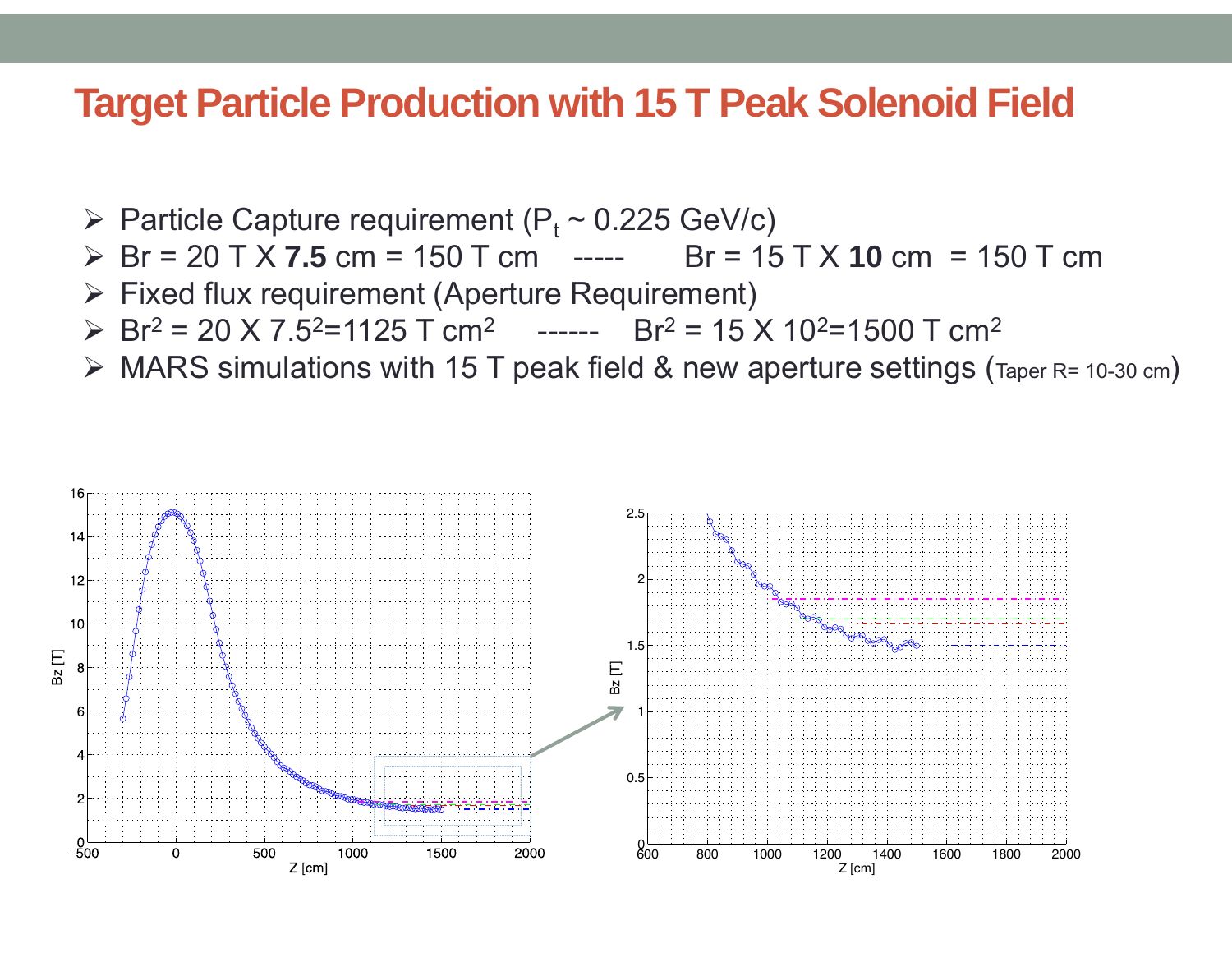#### IDS120h 15 T Peak Field (10 5 initial N P)

| Z (end of taper) [cm] | <b>Bz</b> [T] | <b>N</b> muons [10 <sup>4</sup> ] |
|-----------------------|---------------|-----------------------------------|
| 800                   | 2.5           | 3.65                              |
| 900                   | 2.12          | 3.68                              |
| 1000                  | 1.85          | 3.692                             |
| 1100                  | 1.7           | 3.633                             |
| 1200                  | 1.66667       | 3.5195                            |
| 1300                  | 1.66667       | 3.4864                            |
| 1400                  | 1.66667       | 3.3733                            |
| 1500                  | 1.66667       | 3.2661                            |
| 1600                  | 1.5           | 3.2486                            |
| 1862                  | 1.5           | 3.0098                            |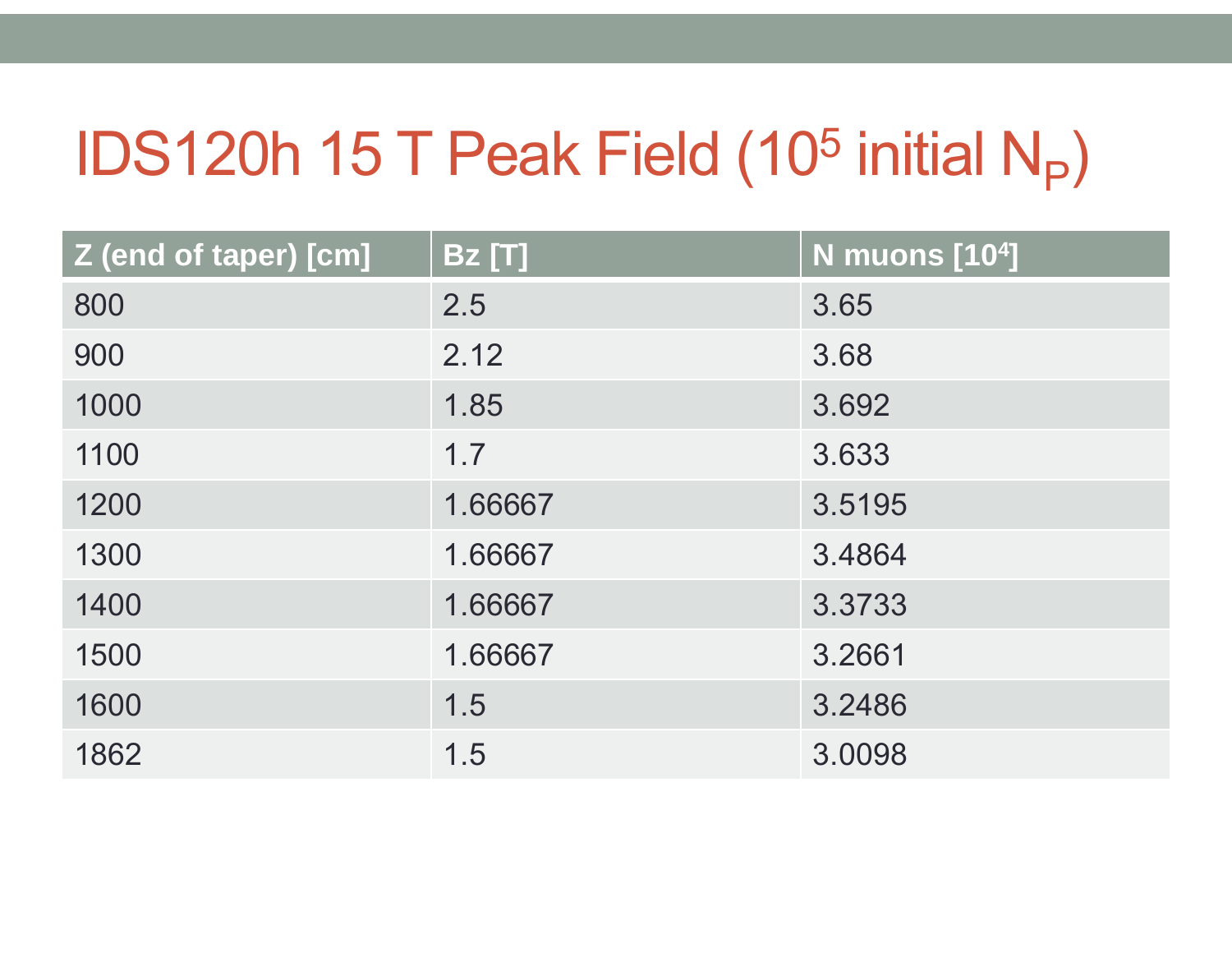### Muon Production IDS120h 15 T